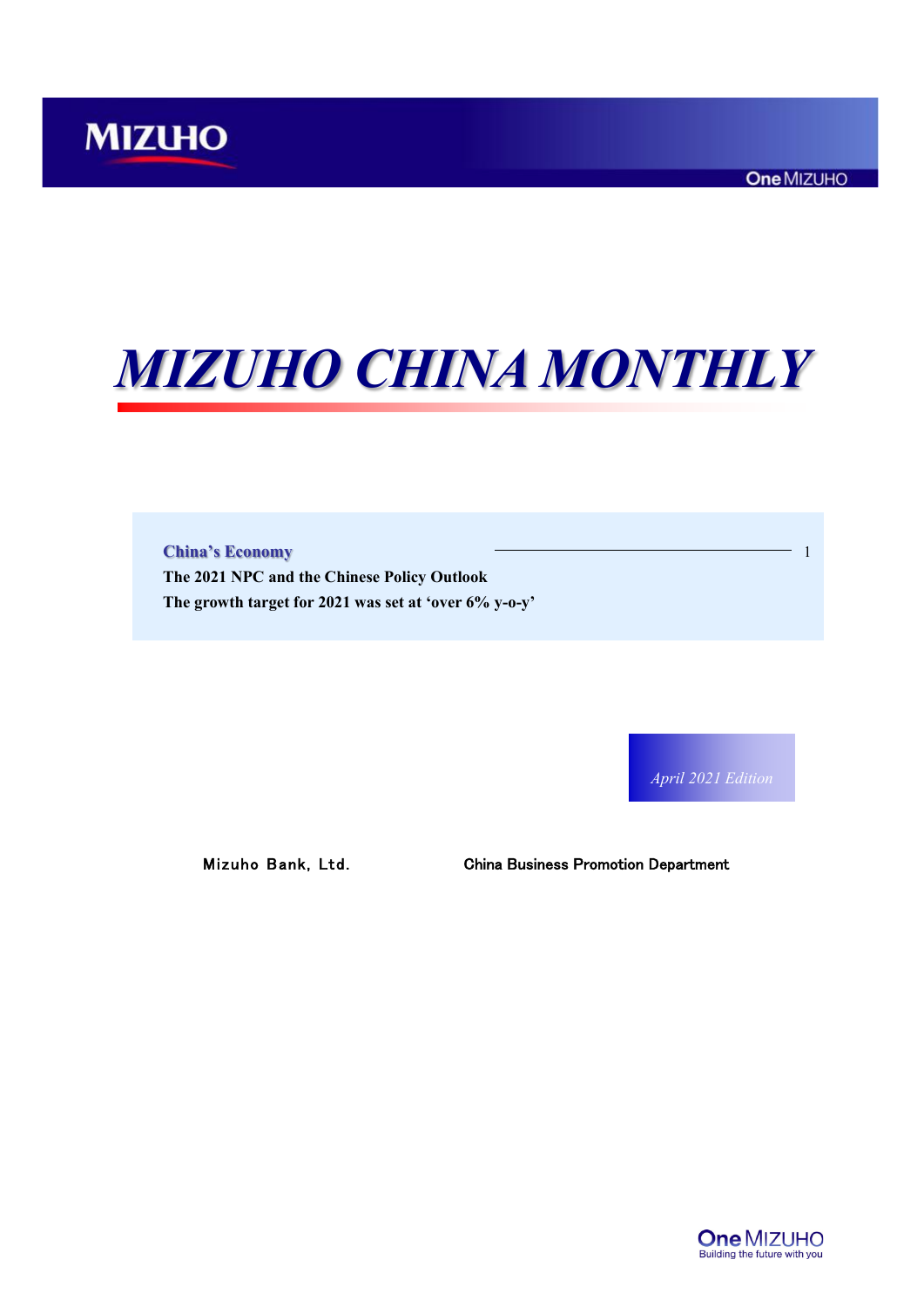# **- Executive Summary -**

#### **China's Economy The 2021 NPC and the Chinese Policy Outlook**

The 2021 National People's Congress set the 14th Five-Year Plan (2021–2025) and economic policy for 2021. The NPC set no growth target for the five-year period, with the authorities continuing to focus on promoting high-quality growth through productivity gains while expanding domestic demand and boosting scientific and technological capacities. The growth target for 2021 was set at 'over 6% y-o-y.' While moving to reduce the fiscal deficit, the government will continue to spend and cut taxes in order to support the economy. The authorities will avoid any sharp tightening as they move to normalize policy away from the easing phase. Key tasks for 2021 will include strengthening innovation, expanding domestic demand, and revitalizing the rural sector/improving living standards (both connected to boosting incomes). The NPC also amended Hong Kong's electoral system, apparently with the aim of eradicating the pro-democratic faction.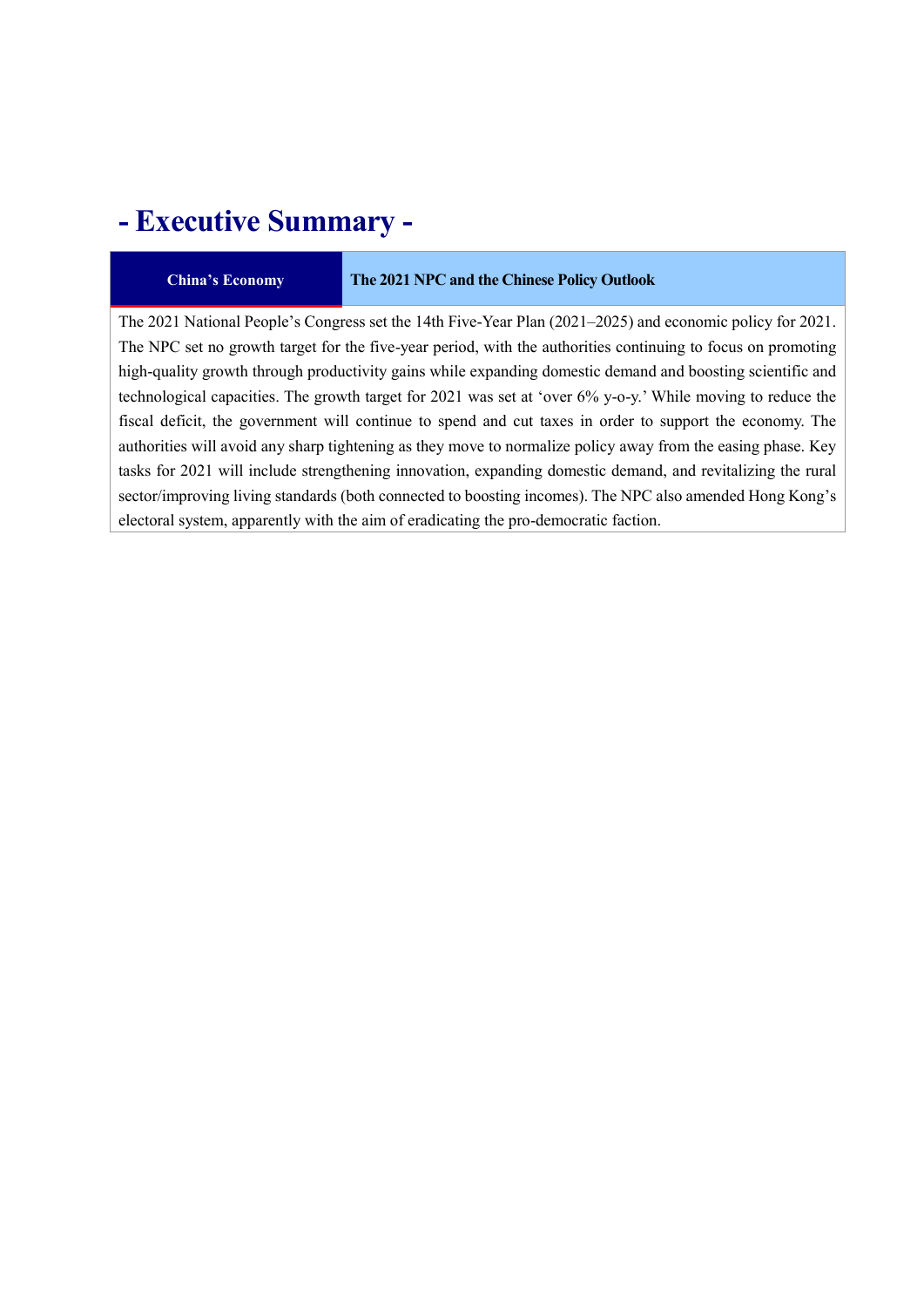# **The 2021 NPC and the Chinese Policy Outlook**

The growth target for 2021 was set at 'over 6% y- $O-V$ 

**Yoshino Tamai, Hideki Ito, and Naoaki Sato Asia Research Team, Rsearch Division Mizuho Research & Technologies, Ltd.**

#### **1. Introduction**

The fourth session of the 13th National People's Congress (hereinafter 'the NPC') was held over March 5–11, 2021. It set medium-term goals for the 14th Five-Year Plan (2021–2025) and longer-term targets for up until 2035. It also adopted the Report on the Work of the Government (which mainly outlined government policy for 2021) and the budget proposal, for example.

This year's NPC also outlined the results of China's efforts to tackle the COVID-19 outbreak. Last year's NPC was pushed back by around two and a half months to the end of May, though this year's was held at the start of March as is custom. China had seen new COVID-19 outbreaks at the start of 2021, particularly in Hebei Province and other northeastern regions, but these were brought under control relatively quickly thanks to measures such as large-scale PCR testing, regional lockdowns and restrictions on travel (back home or on vacation) over the Spring Festival holidays, so the NPC was able to take place at the same time as regular years. Furthermore, a domestic vaccine development and production system has enabled China to roll out vaccines relatively swiftly, 1 so the authorities were able to hold a big meeting with participants from all over China.

At +2.3% y-o-y, China was the only major economy to post positive growth in 2020. This was down to the swiftness of its COVID-19 response together with infrastructure investment and expanded exports of medical products, telecommunications and electronic equipment on the back of special pandemic-related demand. It is not all good news, though. China's debt has ballooned on the aggressive fiscal policies and monetary easing introduced to tackle COVID-19. Micro, small and mid-sized companies are also struggling and the employment situation is grim, while Beijing also faces a long-term stand-off with Washington over hi-tech. Given these problems, attention was focused on what policies the Chinese government would announce at the NPC.

This report will review the 14th Five-Year Plan and China's economic policies for 2021 based on the text adopted by the NPC and the content of press conferences, etc. The report will also examine the newly-announced reforms to Hong Kong's electoral system.

#### **2. The 14th Five-Year Plan and major economic targets**

 $\overline{a}$ 

The NPC adopted 14th Five-Year Plan (2021–2025) objectives and longer-term targets for up until 2035 in the 'Outline of the 14th Five-Year Plan (2021–2025) for National Economic and Social Development and the Long-Range Objectives Through the Year 2035' (hereinafter, 'the Outline'). The Outline sets out the major economic targets of the 14th Five-Year Plan (Fig. 1) and long-range objectives through to 2035. It also introduces key measures to achieve these goals. Outlined below are some of the more noteworthy aspects of these economic

<sup>&</sup>lt;sup>1</sup> Yu Qingming, NPC deputy and chairman of China National Pharmaceutical Group Corporation (Sinopharm), told the media that 5,000 NPC deputies and political advisors had received Sinopharm's COVID-19 vaccine. ('"5000 多代表委员接种新冠疫苗"有示范效应,' 中国新闻网, dated March 5, 2021).

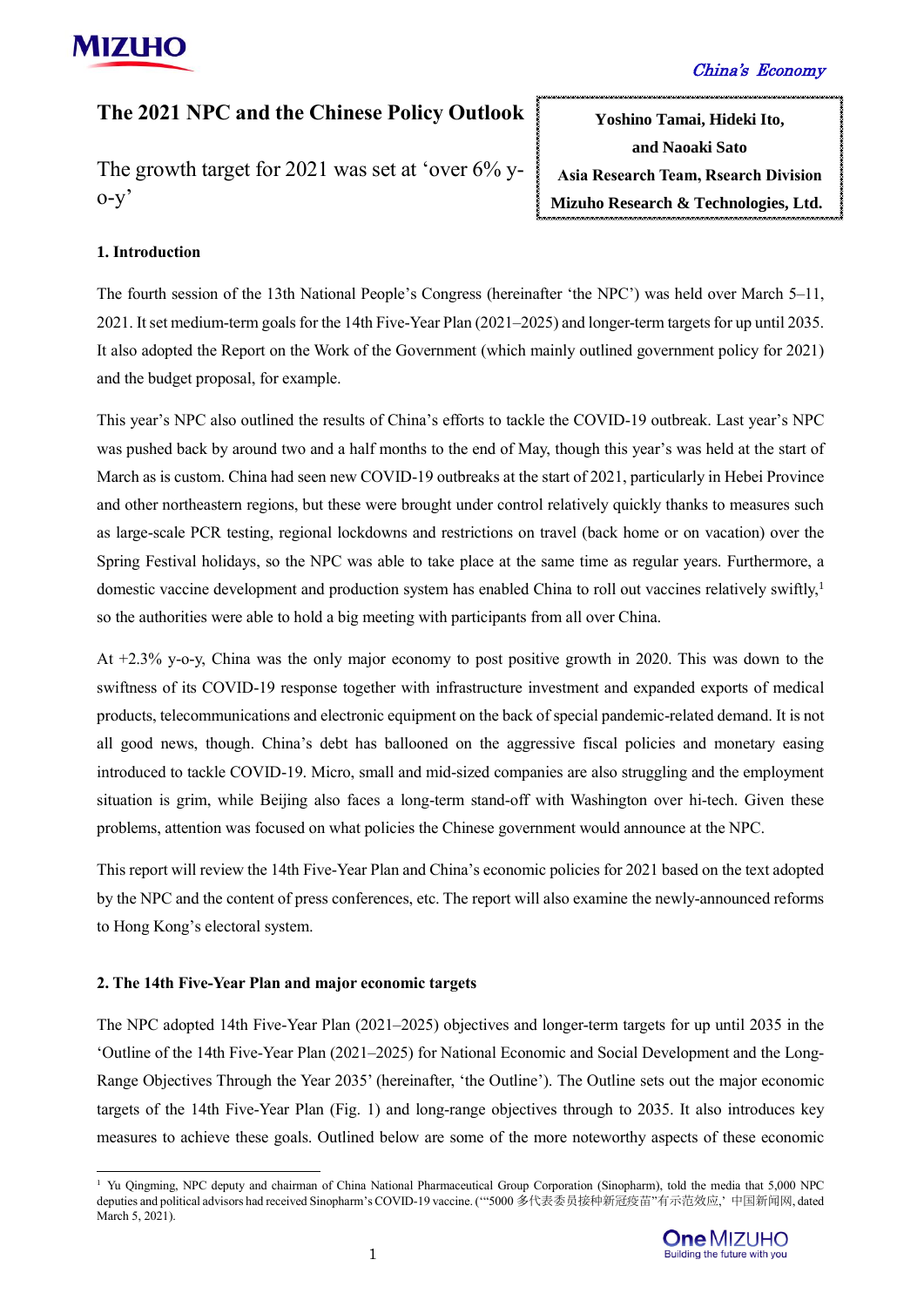

targets and key policies.

# **(1) Economic objectives: China has not set a clear target for real GDP growth as it seeks to achieve highquality growth through productivity improvements**

The NPC's long-term objectives through to 2035 were essentially a reiteration of the contents of the Outline of the 14th Five-Year Plan (hereinafter, 'the Five-Year Plan Outline'), as adopted at the Fifth Plenum of the 19th Central Committee of the Communist Party of China (hereinafter, 'the Fifth Plenum'). <sup>2</sup> These include raising per-capita GDP to the level of a moderately developed economy, for example, and making major breakthroughs when it comes to core technologies.

The most noteworthy of all the major economic targets is the target for real GDP growth. Following on from the Five-Year Plan Outline, this remains a qualitative goal, with the NPC stating it should be 'maintained within a reasonable range [and] set annually according to the circumstances.' On this point, the National Development and Reform Commission (NDRC) said it would no longer be judging economic performance on real GDP growth alone given that the Chinese economy had already entered the phase of high-quality growth. The NDRC also said an active, independent and composed response would be needed to tackle the ongoing uncertainties and risks to the domestic and external environment that China would face over the next Five-Years, adding that development should be pursued in a more flexible manner, with room left to deal with uncertainties. It also said the authorities would respond in a flexible, agile manner in accordance with the pace of the Chinese economic recovery and any improvements in the highly-uncertain external environment.

The NPC's Report on the Work of the Government also said the authorities would strive to promote high-quality development and improve efficiency while maintaining sustainable and sound economic development, with the Outline following in the footsteps of the Fifth Plenum and so on by reiterating the objective of achieving highquality growth through productivity improvements. It also set out major targets such as ensuring labor productivity growth tops GDP growth and that the surveyed urban unemployment rate remains within 5.5%.

 $\overline{a}$ <sup>2</sup> For details about the Five-Year Plan Outline, see 'Outline of China's Five-Year Plan and Long-Term Goals —Enhancement of Innovation for Sustainable Growth through 2035' (Mizuho Insight; November 13, 2020) by Yoshino Tamai and Naoaki Sato.

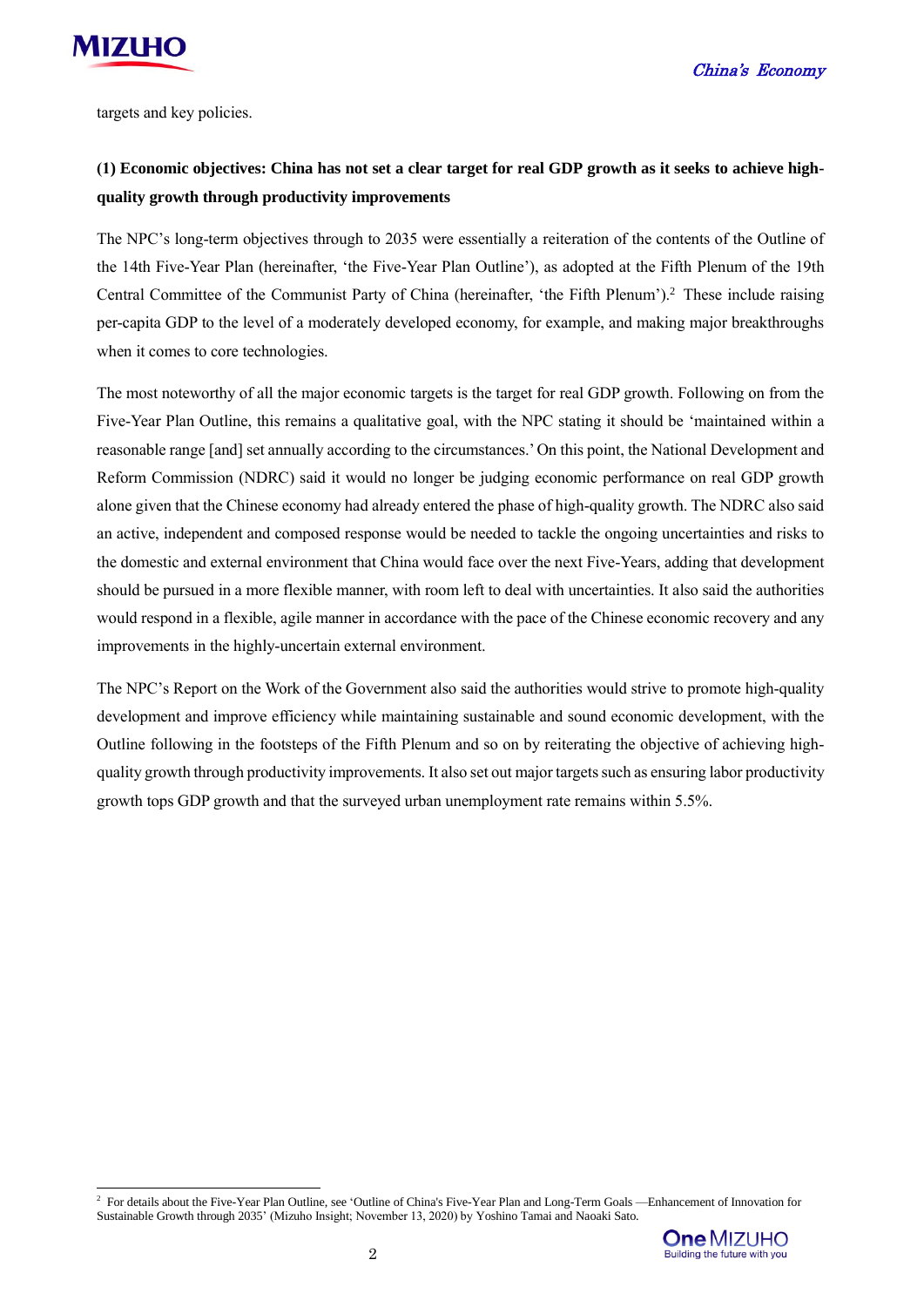



| Figure 1: Numerical targets of the 14th Five-Year Plan                |                   |                                                                                                                                         |                    |  |  |
|-----------------------------------------------------------------------|-------------------|-----------------------------------------------------------------------------------------------------------------------------------------|--------------------|--|--|
| <b>Target</b>                                                         | As of 2020        | 2025 target                                                                                                                             | <b>Target type</b> |  |  |
| Economic development                                                  |                   |                                                                                                                                         |                    |  |  |
| Real GDP growth                                                       | 2.3%              | Maintain within a reasonable range. Set annually<br>according to the circumstances.                                                     | Indicative         |  |  |
| Labor productivity (GDP per worker) growth                            |                   | 2.5% Faster than real GDP growth                                                                                                        | Indicative         |  |  |
| Urbanization rate                                                     | 60.6% (2019)      | 65%                                                                                                                                     | Indicative         |  |  |
| Innovation-led development                                            |                   |                                                                                                                                         |                    |  |  |
| R&D expenditure growth                                                |                   | Average annual growth of over 7%, with the total<br>$-$ R&D spending/GDP figure topping the total result<br>for the 13th Five-Year Plan | Indicative         |  |  |
| No. of high-added-value invention patents per 10,000 people           | 6.3               | 12                                                                                                                                      | Indicative         |  |  |
| GDP share of the added value of digital economy core industries       | 7.8%              | 10%                                                                                                                                     | Indicative         |  |  |
| Livelihoods and welfare                                               |                   |                                                                                                                                         |                    |  |  |
| Per capita disposable income growth                                   |                   | 2.1% Same level as real GDP growth                                                                                                      | Indicative         |  |  |
| Urban surveyed unemployment rate                                      | 5.2%              | Less than 5.5%                                                                                                                          | Indicative         |  |  |
| Average years spent in education among the working-age population     | $10.8$ years      | $11.3$ years                                                                                                                            | Binding            |  |  |
| No. of doctors per 1,000 people                                       | 2.9               | 3.2                                                                                                                                     | Indicative         |  |  |
| Basic pension insurance participation rate                            | 91%               | 95%                                                                                                                                     | Indicative         |  |  |
| No. of childcare facilities for children under 3 per 1,000 people     | 1.8               | 4.5                                                                                                                                     | Indicative         |  |  |
| Average life expectancy                                               | 77.3 years (2019) | $+1$ year                                                                                                                               | Indicative         |  |  |
| Resources and the environment                                         |                   |                                                                                                                                         |                    |  |  |
| Energy consumption per unit of GDP                                    | -                 | $-13.5%$                                                                                                                                | <b>Binding</b>     |  |  |
| CO <sub>2</sub> emissions per unit of GDP                             |                   | $-18%$                                                                                                                                  | Binding            |  |  |
| Percentage of days with good urban air quality                        | 87%               | 87.5%                                                                                                                                   | <b>Binding</b>     |  |  |
| Percentage of water quality at Class III (potable) or above           | 83.4%             | 85%                                                                                                                                     | <b>Binding</b>     |  |  |
| Proportion of primary energy accounted for by non-fossil-fuel sources | 12%               | 15%                                                                                                                                     | <b>Binding</b>     |  |  |
| Forest coverage rate                                                  | 23.2% (2019)      | 24.1%                                                                                                                                   | Binding            |  |  |
| Safety and security                                                   |                   |                                                                                                                                         |                    |  |  |
| Total food production capacity                                        |                   | Over 650 million tons                                                                                                                   | <b>Binding</b>     |  |  |

Note: 'Indicative' refers to targets that the government is striving to achieve through environmental upgrading and systemic reforms, etc. 'Binding' refers to targets that the government is obliged to hit. Total energy production capacity

Source: Prepared by MHRT based on Xinhua News Agency's '中华人民共和国国民经济和社会发展第十四个五年规划和 2035 年远景 目标纲要'

# **(2) Promoting innovation: China plans to boost its science and technology capacities with a focus on basic research**

As mentioned above, the key policies of the 14th Five-Year Plan follows on from the Outline of the 14th Five-Year Plan in the way it prioritizes 'promoting innovation' with scientific and technological independence and selfreliance as the strategic support of national development. The Outline also set a target of boosting R&D spending by over 7% on average each year while ensuring that R&D spending/GDP tops the total result for the 13th Five-Year plan. R&D spending has seen double-digit y-o-y growth since 2016 (Fig. 2), so the figure of 'average annual growth of over 7%' looks eminently achievable. Furthermore, the figure for R&D spending as a proportion of GDP stood at 2.4% in 2020, with the authorities now aiming to top this figure over the next five years.<sup>3</sup> Considering how the '2.5%' target for the 13th Five-Year Plan (2016–2020) was not met, it seems the authorities wanted to set a more realistic target this time around. Premier Li Keqiang has stated that R&D spending as a proportion of GDP remains low. The figures back him up, with China lagging behind South Korea (4.5% in 2018), Japan (3.3% in 2018), Germany (3.1% in 2018) and the US (2.8% in 2018). <sup>4</sup> This is why China is seeking to steadily catch up with the developed nations through an innovation-driven development model that prioritizes quality and efficiency while keeping a lid on any disorderly expansion.<sup>5</sup>

Over 4.6 billion tons of standard coal equivalent Binding

<sup>3</sup> State Council Information Office, '深入贯彻新发展理念 确保"十四五"开好局起好步发布会' (March 8, 2021)

<sup>4</sup> The figures for R&D spending/GDP in South Korea, Japan, Germany and the US are based on OECD data.

<sup>5</sup> During a press conference, the Ministry of Industry and Information Technology said the development of new industries should not involve blind and repetitive construction, for example, and it called for moves to prevent an en-masse rush to commence activities. Ministry of Industry and Information Technology, '工业和信息化部部长肖亚庆在"部长通道"回应制造业、中小企业、工业互联网、数字经济等相关热点问题' (March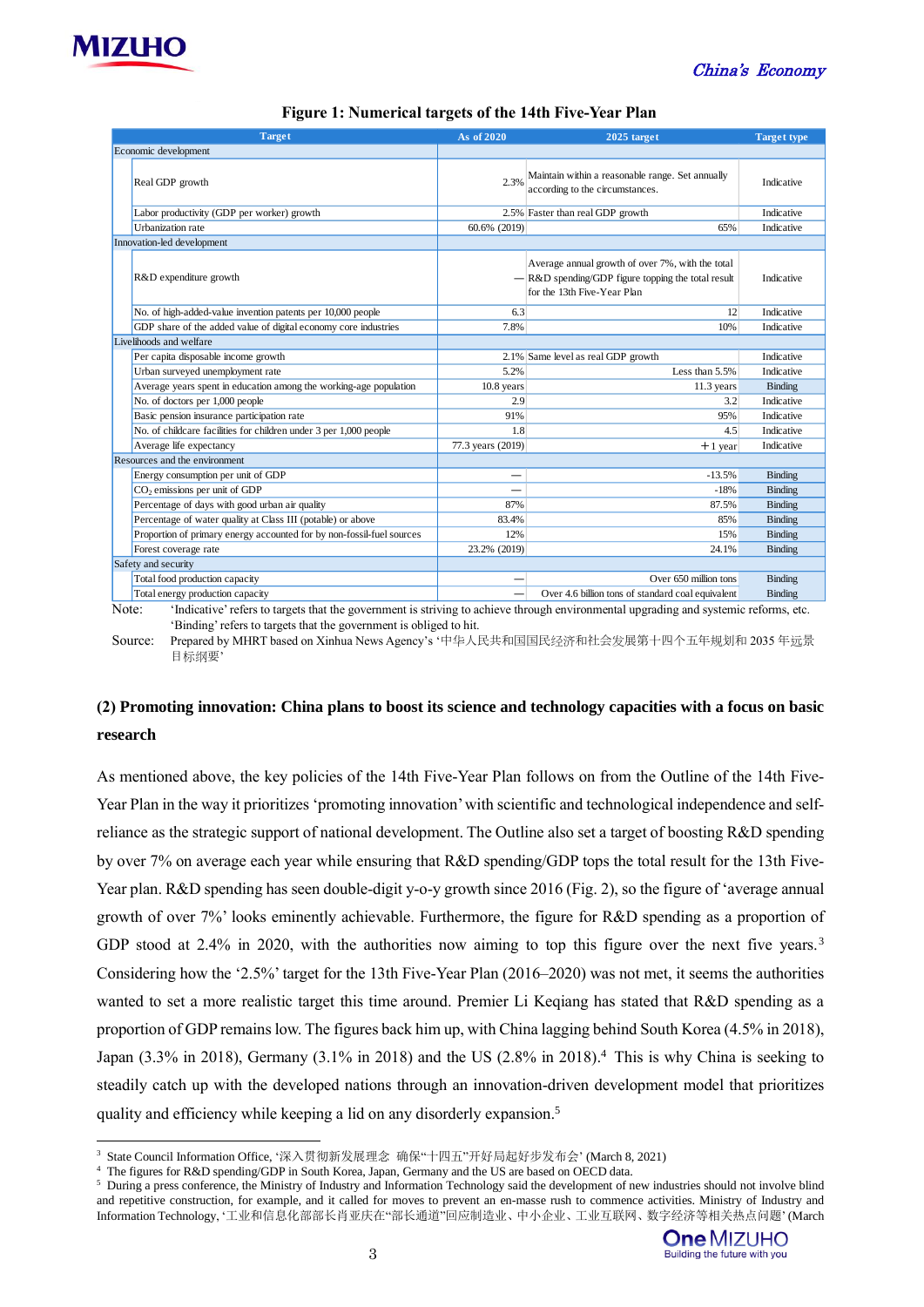

Basic research has been given a particularly important role when it comes to the promotion of innovation. The Outline sets a goal of making basic research account for 'over 8%' of total R&D spending. Given how this figure stood at 6.2% in 2020, the new target has been set at a comparatively high level, thus indicating the importance allocated to basic research. Last year, Premier Li Keqiang spoke of China's weaknesses when it came to basic research and early-stage innovation. 6 In a press conference after the NPC, meanwhile, the Premier also pointed to the low level of R&D spending in China compared to the developed nations (Fig. 3) and he said China needed to strengthen its core of basic research and applied basic research in order to boost its capacity to innovate in the area of science and technology.<sup>7</sup> The Outline calls for the 'strengthening of assiduous basic research' and it sets out a 'Ten-year Plan for Basic Research.' It also calls for public spending on basic research and it outlines policies aimed at developing the human resources for basic research. Given that China and the US will remain at loggerheads for a while when it comes to science and technology, China intends to boost innovation centered around basic research in order to develop its own independent scientific and technological capacities and ensure it does not have to rely on foreign firms and capital.





#### **Figure 3: Major-country spending on R&D**



Source: Prepared by MHRT based on OECD data

# **(3) Strengthening manufacturing: The government is aiming to enhance manufacturing on the back of concerns about 'premature deindustrialization'**

The 14th Five-Year Plan places more emphasis on manufacturing, with the word 'manufacturing' featuring 31 times as opposed to just 14 times in the 13th Five-Year Plan. <sup>8</sup> Of particular note is the phrase about 'maintaining the basic stability of manufacturing (as a proportion of GDP).' After hitting 32.5% in 2006, the share of manufacturing as a proportion of GDP steadily fell until it reached 26.2% in 2020.<sup>9</sup> On this point, a government think tank noted that while Japan, South Korea, Germany and other developed nations had kept this figure above 20% even after hitting per-capita GDP of between \$30,000–40,000, the figure had fallen below 30% in China

 $\overline{a}$ 

<sup>8, 2021)</sup>

<sup>6</sup> 中国政府网, '李克强主持召开国家科技领导小组会议' (December 7, 2020)

<sup>7</sup> '李克强总理出席记者会并回答中外记者提问' 新华网 (March 11, 2021)

<sup>8</sup> In contrast, mentions of the 'service industry' moved more-or-less flatly (from 25 to 27 mentions), with a target for the share of services as a proportion of GDP also scrapped.

See Note 3.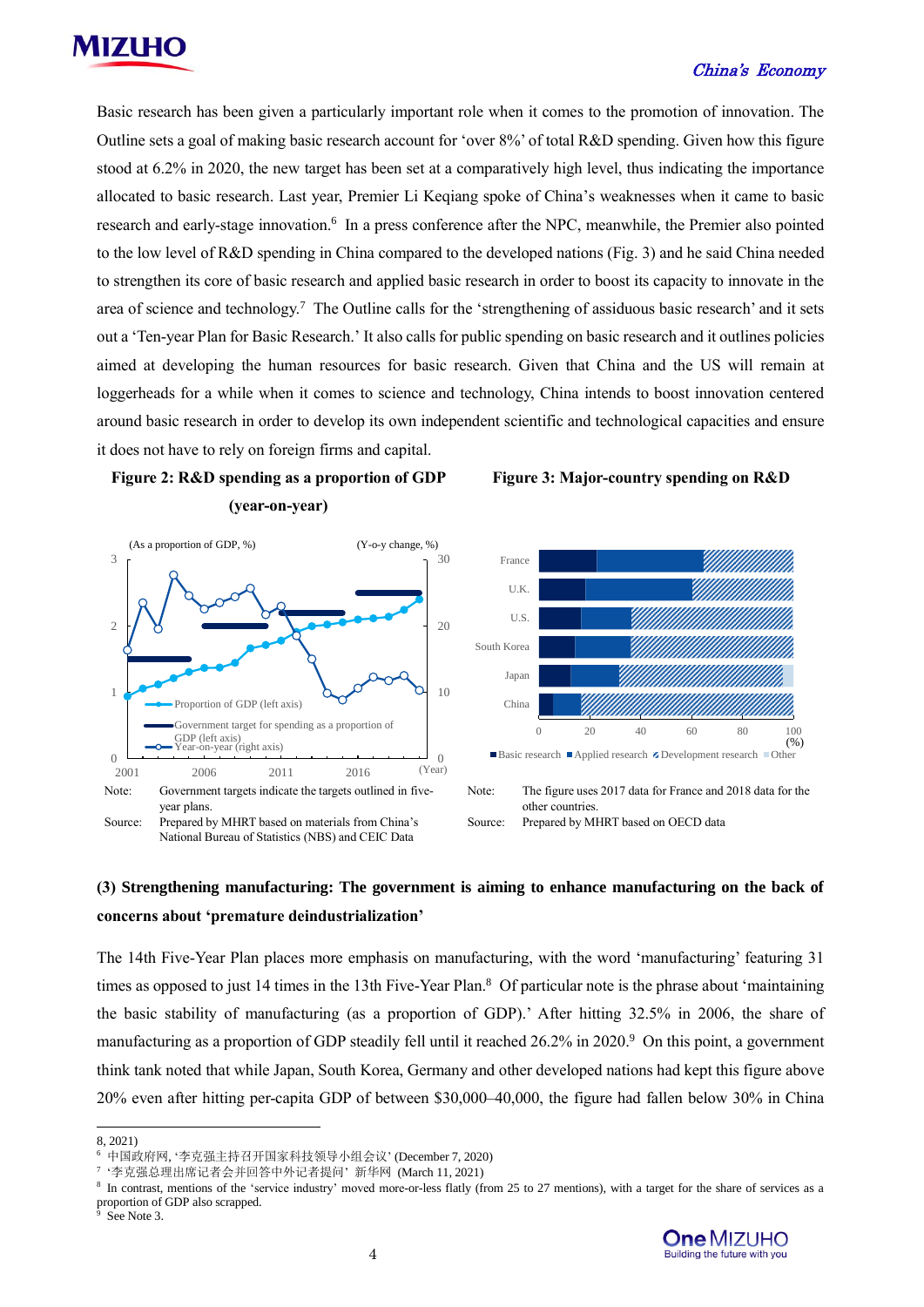

 $\overline{a}$ 

#### China's Economy

after per-capita GDP topped \$10,000, with the proportion falling too fast. The think tank added that premature deindustrialization was one of the risks facing the Chinese economy over the next five years.<sup>10</sup> In the wake of these concerns, the Outline said the authorities would profoundly implement a strategy to make China a strong manufacturing nation. Other policies mentioned in the Outline include strengthening core industrial strengths (core parts, materials and software, etc.) while boosting supply-chain innovation, added value and safety. The Outline mentioned several strategic emerging sectors, including next-generation communication technologies, biotech, new energy, new materials, high-end equipment, new-energy vehicles, environmental conservation, aviation and space, and marine facilities, with the authorities aiming to build a new industrial system to drive development by upgrading manufacturing and boosting international competitiveness in these areas.

# **(4) Shifting to an economy driven by domestic demand: Tackling inequality holds the key to expanding consumption**

The Outline also reiterates the government's policy of 'dual circulation.' This policy was mentioned at a meeting of the Chinese Communist Party's Politburo in July last year, with the Politburo calling for China to move swiftly to a new development framework that relies mainly on a 'great internal circulation' while promoting both 'internal and international circulation.<sup>11</sup> More specifically, the Outline talks about accelerating the formation of a complete system of domestic demand in order to promote the consumption of information and digital products, expand the consumption of services, and grow China's middle class. However, one issue will be how to rectify inequalities. The 13th Five-Year plan saw the implementation of several measures to reduce the number of people in poverty to zero. These measures steadily reduced inequalities between urban and rural areas, but inequalities within urban areas is growing (Fig. 4). As a means to address this issue, the Outline talks about strengthening income redistribution functions using taxation and social security systems. It also introduces a policy to make it easier for rural migrant workers and others with non-urban residency permits to obtain urban residency permits. Problems relating to housing and education have been the main factors driving up inequality between those with and those without urban residency permits. This policy aims to tackle these problems. This will not be easy, though. It will increase the fiscal burden, for example. and the authorities will need to ensure this policy chimes with other goals such as reforming the social security system and promoting balanced regional development. The government's success or failure in tackling the issue of inequality within urban areas will have a big impact on moves to shift to an economy based around domestic demand, so the situation will require monitoring.

#### **Figure 4: Urban/rural inequality and inequality within urban areas**

Demand and Boosting Innovation Capacity' (Mizuho Insight; October 1, 2020) by Yoshino Tamai.



<sup>10</sup> Chinese Academy of Social Science, '国新办举行解读十九届五中全会精神吹风会 黄群慧等专家解析重点问题' (November 18, 2020) <sup>11</sup> For details about 'dual circulation,' see 'China's Economy Continues to Recover at a Gentle Pace: The Focus Shifts to Expanding Domestic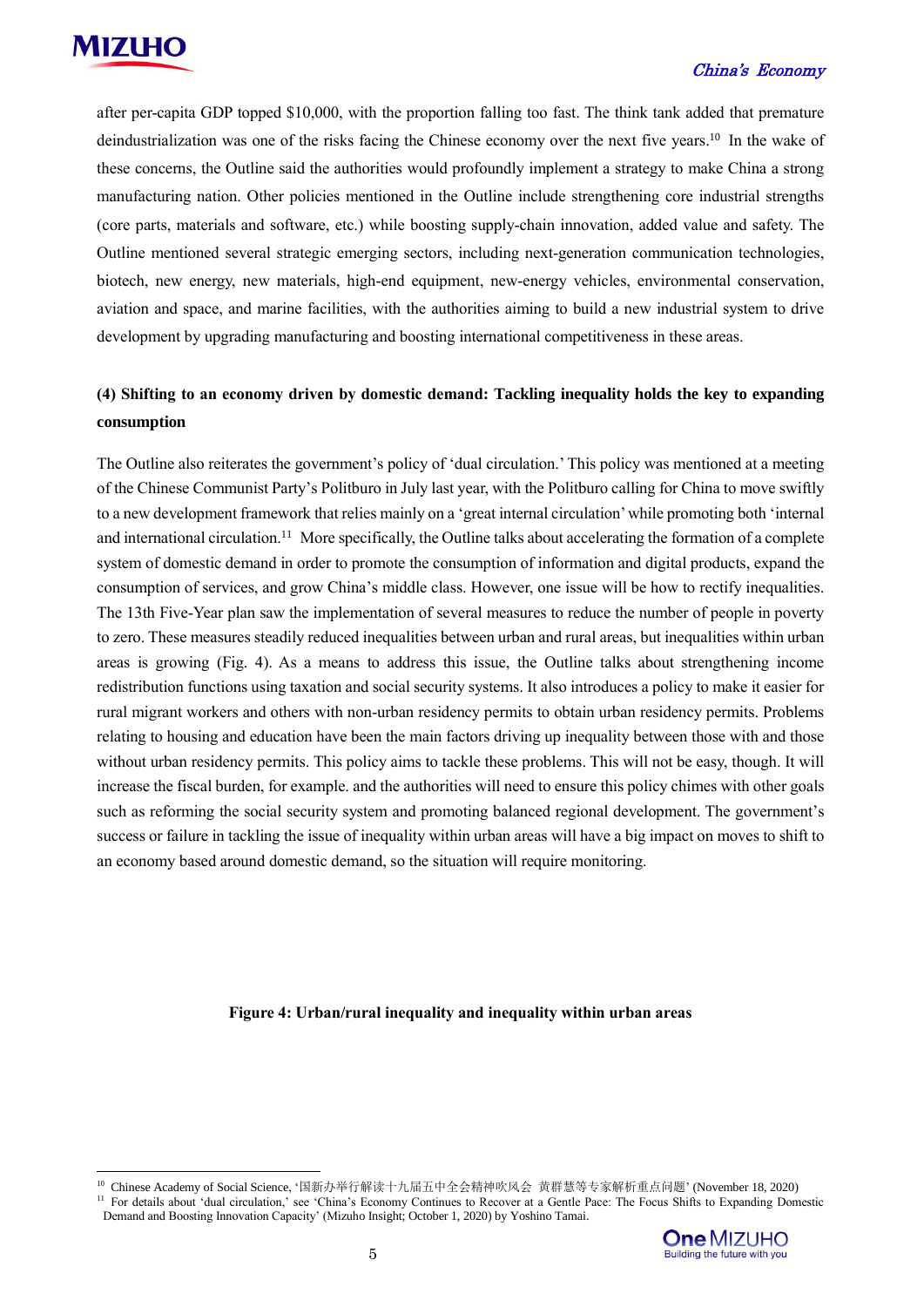

 $\overline{a}$ 



Note: 1. Urban/rural inequality = Urban disposable income  $\div$  rural disposable income 2. The 'inequality within urban areas' figures are estimates based on five income layers. Source: Prepared by MHRT based on NBS data

#### **3. Economic policy measures in 2021: Prudently seeking an exit from crisis mode**

This section will review the NPC's major numerical targets and other economic policies based on the contents of the Report on the Work of the Government and so on. The policies essentially follow in the footsteps of the policies outlined by the Central Economic Working Conference at the end of December last year.<sup>12</sup> Many of these targets and policies hark back to 2019, before the pandemic. This suggests the authorities are aiming to exit from crisis mode based on an awareness of the firmness the Chinese economy's fundamentals. However, there remain a number of uncertainties related to infections, for example, so the government will probably manage policy in a cautious manner with no sharp breaks with the fiscal expansion and monetary easing implemented in 2020.

#### **(1) The growth rate target for 2021 was set at 'over 6% y-o-y'**

As the first fiscal year of the 14th Five-Year Plan (2021–2025), 2021 has been positioned as an 'especially important year,' with the authorities setting a real GDP growth target of 'over 6% y-o-y' for the year. There was speculation before the NPC meeting that the authorities would refrain from setting a growth target, just as they had done in 2020, but with the domestic economy on the road to recovery, for example, it seems the authorities have set this target as the minimum threshold for maintaining stable growth.

Some observers have suggested the 'over 6% y-o-y' target is somewhat conservative. This is because they expect the economy to grow relatively strongly compared to the low growth seen in 2020 due to COVID-19. However, when the government has set growth targets more in line with market expectations (8–9% y-o-y), this has led to concerns about excessive investment by regional governments, so it seems the government is aiming instead to achieve stable, high-quality growth based on the target set in 2019 (6–6.5% y-o-y), before the pandemic struck. However, if the target had been set at '6%,' there is a danger this low level would have sent a message about monetary tightening. This appendage of 'over' to the 6% figure was probably an attempt to nip this concern in the bud. Furthermore, in a press conference on the final day of the NPC, Premier Li Keqiang suggested real growth could surpass this 'over 6%' figure. He also spoke of the importance of ensuring the target remains consistent

<sup>&</sup>lt;sup>12</sup> For details about Central Economic Working Conference, see 'Chinese Economic Policy in 2021: China will begin to tackle structural problems while prudently searching for an exit strategy' (Mizuho Insight; December 25, 2021) by Yoshino Tamai and Naoaki Sato.

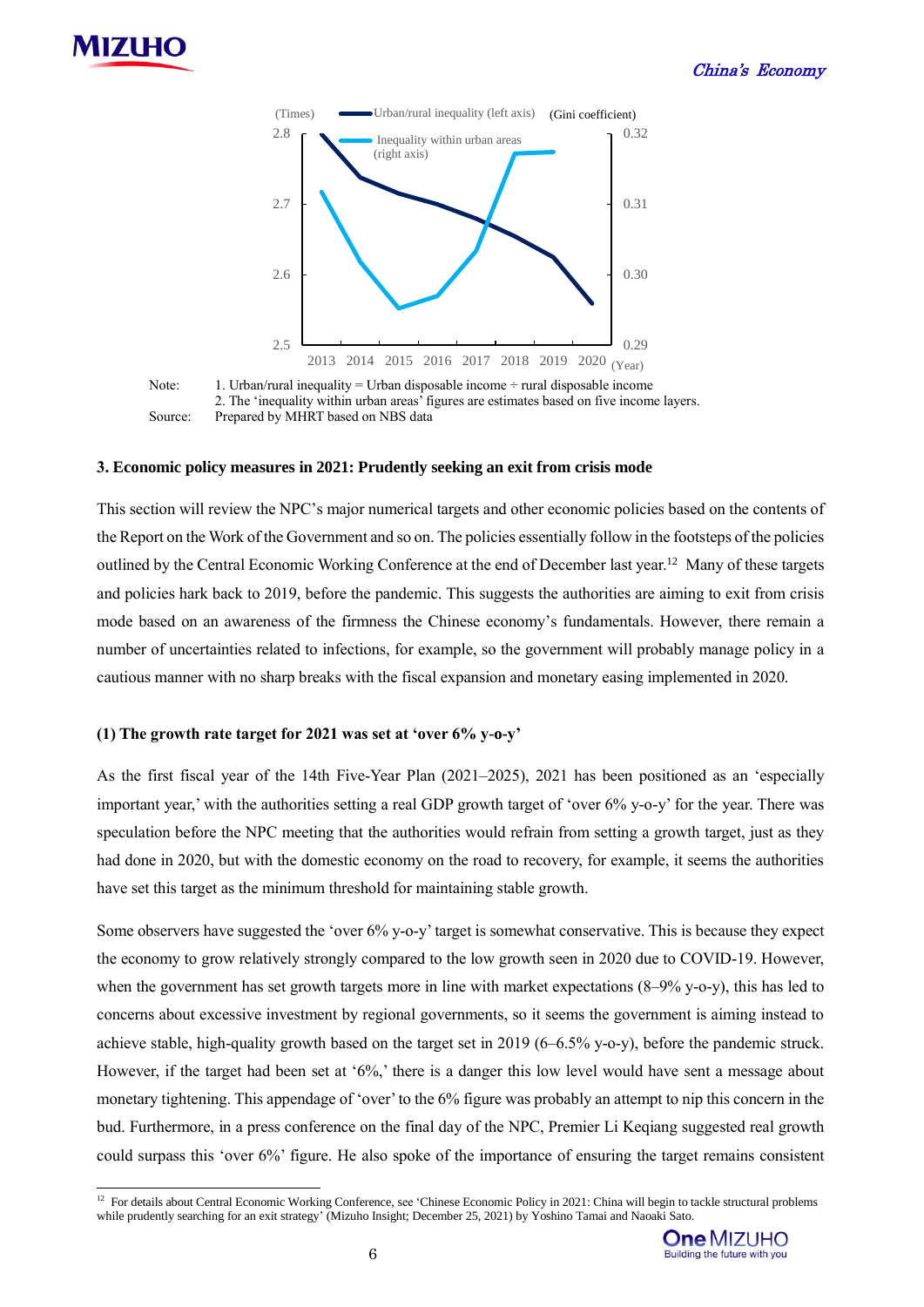with the targets for 2022 and 2023, with market expectations likely to be thrown into confusion if the targets shifted too sharply from year to year. As such, it seems the 'over 6%' figure also reflects a desire to keep growth targets consistent and market expectations stable.

Other major targets are outlined in Figure 5. Employment-related targets were set at 2019 levels, with the new urban jobs target fixed at 'more than 11 million' and the surveyed urban unemployment rate at 'around 5.5%.' The authorities are aiming to return the jobs situation to pre-pandemic levels. In his press conference, Premier Li Keqiang also positioned employment as a priority policy issue, with the authorities striving to stabilize the jobs situation (a key concern for the Chinese people). Furthermore, the target for reducing energy consumption (per unit of GDP) was absent in 2020 owing to the impact of COVID-19, but it has now been set again at 'around - 3.0%.' This was the only unmissed target among the 38 targets set in the Report on the Work of the Government in 2019. By setting the same target as in 2019, the authorities have indicated that energy-saving initiatives are indispensable to the achievement of high-quality, efficient economic growth.

|                                                   | 2021                       |                   | 2020                                            |                             | 2019                                         |  |
|---------------------------------------------------|----------------------------|-------------------|-------------------------------------------------|-----------------------------|----------------------------------------------|--|
| <b>Heading</b>                                    | <b>Numerical target</b>    | Y-o-v change      | <b>Numerical target</b>                         | <b>Result</b>               | <b>Numerical target</b>                      |  |
| <b>Real GDP</b> growth                            | Over $+6.0\%$              | (Same as 2019)    | Not indicated                                   | $+2.3%$                     | $+6.0 - 6.5%$                                |  |
| Consumer price index (CPI)                        | Around $+3.0%$             | (1)               | Around $+3.5%$                                  | $+2.5%$                     | Around $+3.0%$                               |  |
| New urban jobs                                    | More than 11 million       | (1)               | More than 9 million                             | 11.86 million               | More than 11 million                         |  |
| Urban surveyed unemployment rate                  | Around 5.5%                | (1)               | Around 6%                                       | 5.2%                        | Around 5.5%                                  |  |
| <b>Fiscal deficit (to GDP)</b>                    | Around 3.2%                | $(\downarrow)$    | Over 3.6%<br>(over RMB 3.76 trillion)           | 3.7%<br>(RMB 3.76 trillion) | 2.8%<br>(RMB 2.76 trillion)                  |  |
| Local government special bonds                    | RMB 3.65 trillion          | (1)               | RMB 3.75 trillion                               | RMB 3.75 trillion           | RMB 2.15 trillion                            |  |
| Central government budget for<br>infrastructure   | RMB 610 billion            | (1)               | RMB <sub>600</sub> billion                      | RMB <sub>600</sub> billion  | RMB 577.6 billion                            |  |
| No. of people living in poverty in rural<br>areas |                            |                   | Zero                                            | Zero achieved               | Over 11 million people                       |  |
| <b>Energy consumption</b><br>(per unit of GDP)    | Around -3.0%               | (Same as 2019)    | Not indicated                                   | $-0.1%$                     | Around -3.0%                                 |  |
| Food production capacity (volume)                 | Over 650 million tons      |                   | Not indicated                                   | 670 million tons            | Not indicated                                |  |
| Money supply (M2)                                 | In accordance with nominal | (1)<br><b>GDP</b> | Growth clearly higher than<br>the previous year | 10.1%<br>$(2019: +8.7%)$    | Growth that matches nominal                  |  |
| <b>Total social financing</b>                     |                            |                   |                                                 | 13.3%<br>$(2019: +10.7%)$   | GDP growth and the previous<br>year's figure |  |

|  | <b>Figure 5: Major numerical targets for 2021</b> |  |  |
|--|---------------------------------------------------|--|--|
|  |                                                   |  |  |

Source: Prepared by MHRT based on data from Xinhua News Agency and the NBS

# **(2) Though the government is seeking to shift fiscal policy away from the crisis phase, it will continue to take a proactive stance**

The economic policies talked about raising the quality and efficiency of the government's proactive fiscal policy and making it more sustainable. The authorities are prepared to tolerate a certain level of fiscal mobilization as China emerges from the crisis period, with spending and tax cuts set to support the economy from here on too. This stance is apparent in the fiscal deficit (to GDP) target. At 3.2%, the target in 2021 is down compared to 2020 (3.7%), when the deficit grew sharply on moves to tackle COVID-19, but it remains at a slightly high level, up  $+0.4$  percentage points compared to 2019's result of 2.8% (Fig. 6).

A detailed examination of fiscal policy suggests the authorities are still prioritizing infrastructure investment and support for small and micro businesses. Local government special bonds are used to pay for infrastructure investment, with the money paid back through earnings from the infrastructure, for example. The figure for issuances of these bonds was set at RMB 3.65 trillion for 2021, essentially unchanged on 2020's figure of RMB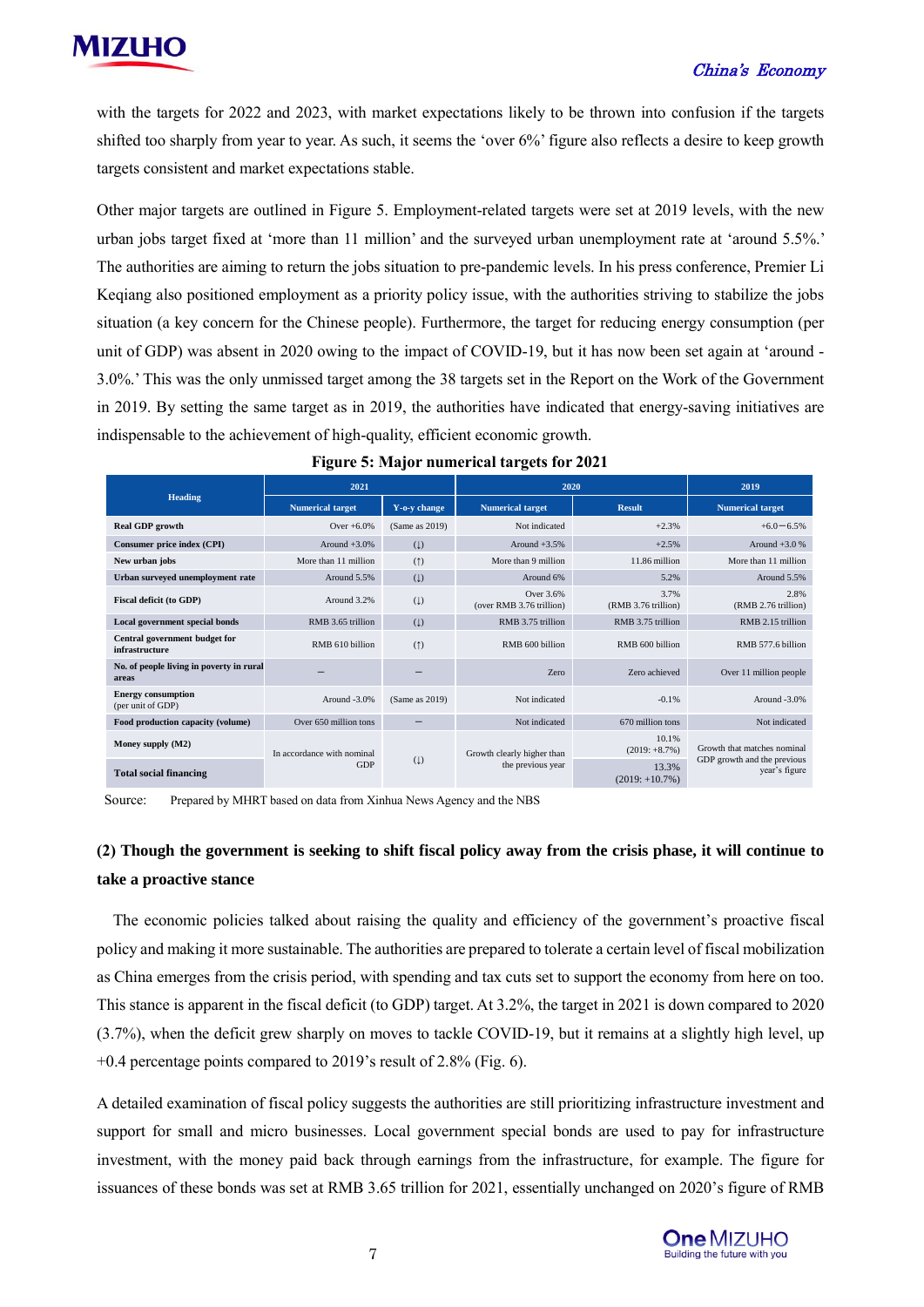

3.75 trillion. Though this level was kept fixed in order to keep a lid on local government debt, it remains high compared to the figures from 2019 and earlier.<sup>13</sup> This reflects the government's belief that increased investment is as essential as consumption when it comes to expanding internal demand, a key plank of the 14th Five-Year Plan. With the government focusing on quality and efficiency, though, it will provide priority support to existing construction projects as it seeks to expand the usage of funds in a 'rational' manner. Given the excessive nature of investments in the past, it seems the authorities are sending out a message about the inadvisability of expanding investment without any considerations of profitability.

The government will also extend the duration of some tax cuts for small and micro businesses while also expanding the number of eligible firms. Specifically, the basic exemption threshold for value added tax will be lifted for small taxpayers, with preferential treatment also expanded when it comes to the business income tax paid by small/micro businesses and the self employed. It seems the government will maintain and strengthen targeted policy support for those sectors that were hit hard in the pockets by COVID-19.

The central government will also transfer more funds to local governments in order to boost the efficiency of fiscal spending. Given its room to move on the fiscal front, the central government had transferred fiscal resources to regions before now, but this general transfer of funds from the center to the regions will hit +7.8% y-o-y in 2021, up slightly on 2020's figure of  $+7.5\%$  y-o-y.<sup>14</sup>





As indicated at the Central Economic Working Conference at the end of 2020, the authorities have stressed the importance of keeping 'prudent monetary policy flexible and targeted and at a reasonable and appropriate level.' A comparison with the 2020 Report on the Work of the Government reveals the addition of the words 'targeted' and 'reasonable,' with the authorities set to continue transitioning in stages to a neutral stance (away from the

 $\overline{a}$ 

**<sup>(3)</sup> Monetary policy is shifting from easing to a more neutral stance**

<sup>&</sup>lt;sup>13</sup> Local government special bond issuances stood at RMB 0.8 trillion in 2017, RMB 1.35 trillion in 2018, and RMB 2.15 trillion in 2019 (Chinese Ministry of Finance).

<sup>&</sup>lt;sup>14</sup> Based on data from Xinhua News Agency. At the time of budget proposal.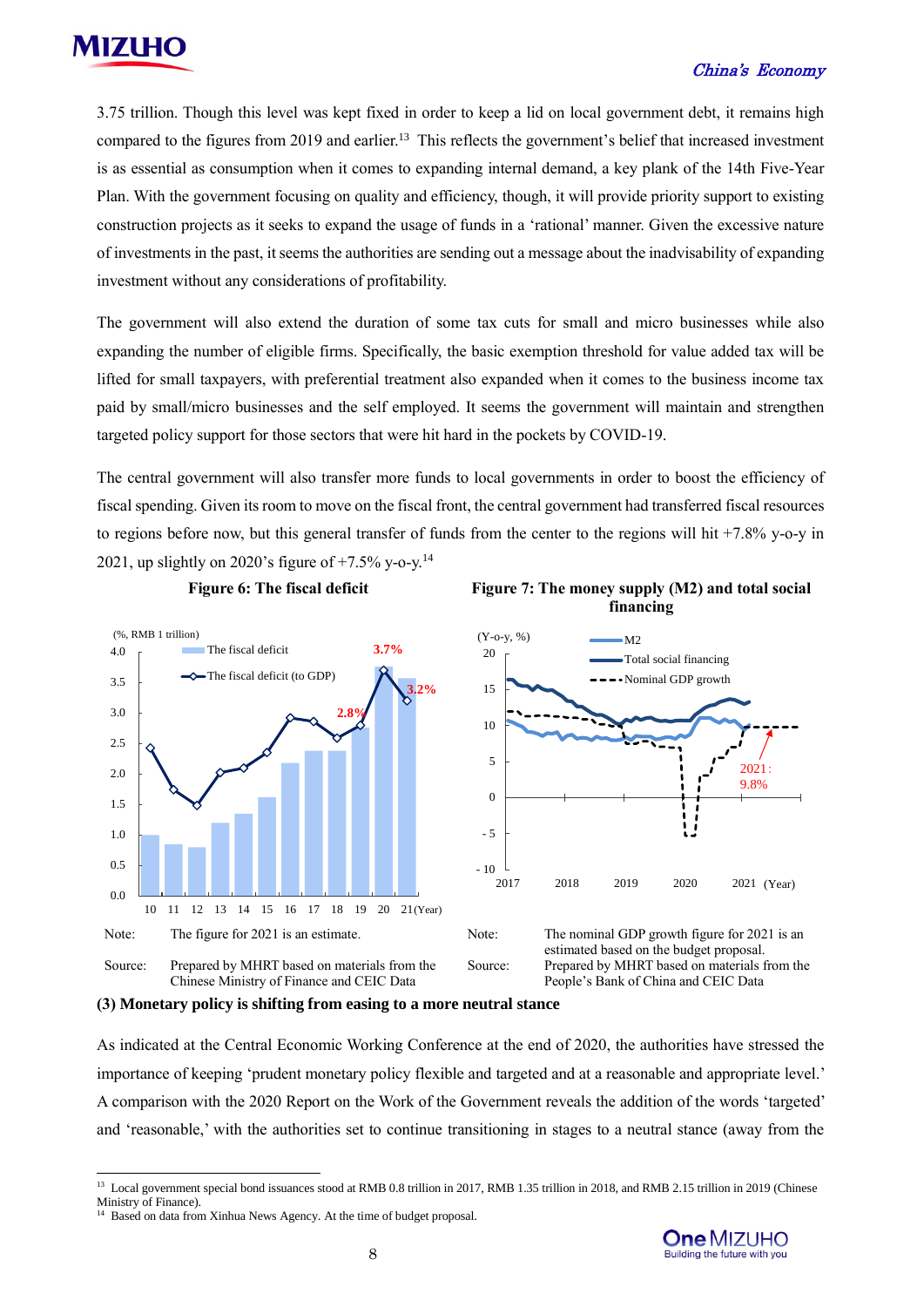

phase of monetary easing). This direction is also reflected in the money supply targets. The authorities have said the growth in money supply (M2) and total social financing (the total business and individual financing amount) should accord with nominal GDP growth in 2021. This represents a shift away from 2020's target of 'growth clearly higher than the previous year' and back closer to the wording used in 2019, before the pandemic. An estimate of the government's expected nominal GDP growth rate for 2021 based on the budget deficit amount and the deficit-to-GDP data contained in the budget proposal yields a figure of around +10% y-o-y. This level probably falls in line with the government's money supply targets. At around 10%, money supply and total social financing growth would approach 2019 figures (Fig. 7), a statistic that chimes with the aforementioned 'regression to 2019.'

Scientific and technological innovation, green technologies, small/micro businesses and other sectors have been designated priority sectors when it comes to loans from financial institutions. Cash flow support will be provided to small and micro businesses by extending the grace period for principal and interest repayments and boosting the amount of lending by large-scale commercial banks to small/micro business by over 30% y-o-y. Financial support for scientific and technological innovation is a newly-added item. As discussed later, the government is supporting innovation fiscally and financially by expanding the system of tax benefits aimed at R&D.

China's debt has swollen to an unprecedented level  $(270.1\%$  of GDP as of the end of  $2020^{15}$ ) as a result of measures to deal with the pandemic. The phrasing about 'maintaining basic stability' suggests the authorities will avoid any sharp deleveraging in a manner that could depress the economy. The Chinese government had pursued deleveraging from 2016 as part of moves to cut excess debt. It gradually switched track thereafter as the economy slowed, with the 2019 Report on the Work of the Government going on to talk about the 'keeping the macro leverage ratio basically stable.' The Chinese government's stance towards debt in 2021 resembles its stance in 2019, before the pandemic, with the government strongly focused on striking a balance between avoiding any sharp deleveraging while preventing financial risk from an expansion of debt in the medium- to long-term. The 2020 Report on the Work of the Government did not mention deleveraging, with deleveraging shelved for a time as the government turned its attention to tackling COVID-19, so policy management will probably focus more on the debt burden this year compared to the last.

There are also concerns about the financial risk of a real-estate bubble, with the government reiterating its stance that 'housing should be used for living, not for speculation.' The authorities have already taken steps by capping the proportion of bank RMB loans that can be extended to the real-estate sector or for personal mortgages (effective from January 2021), but the real-estate sector remains overheated and the authorities are prepared to take further measures as needed.

#### **(4) Key tasks for 2021**

 $\overline{a}$ 

As shown in Figure 8, the authorities have divided the key tasks for 2021 into eight areas. Fundamentally, this follows on from the key policies for 2021 outlined by the Central Economic Working Conference at the end of 2020. As explained below, though, the NPC did introduce some new details and it did reiterate some aspects.

The pursuit of scientific and technological innovation is positioned as a task of upmost importance in the 14th Five-Year Plan. The Central Economic Working Conference had discussed boosting fiscal support for this goal,

<sup>&</sup>lt;sup>15</sup> The macro leverage rate as indicated by China's National Institution for Finance and Development. It shows the debt of the non-bank, government and household sectors as a proportion of GDP.

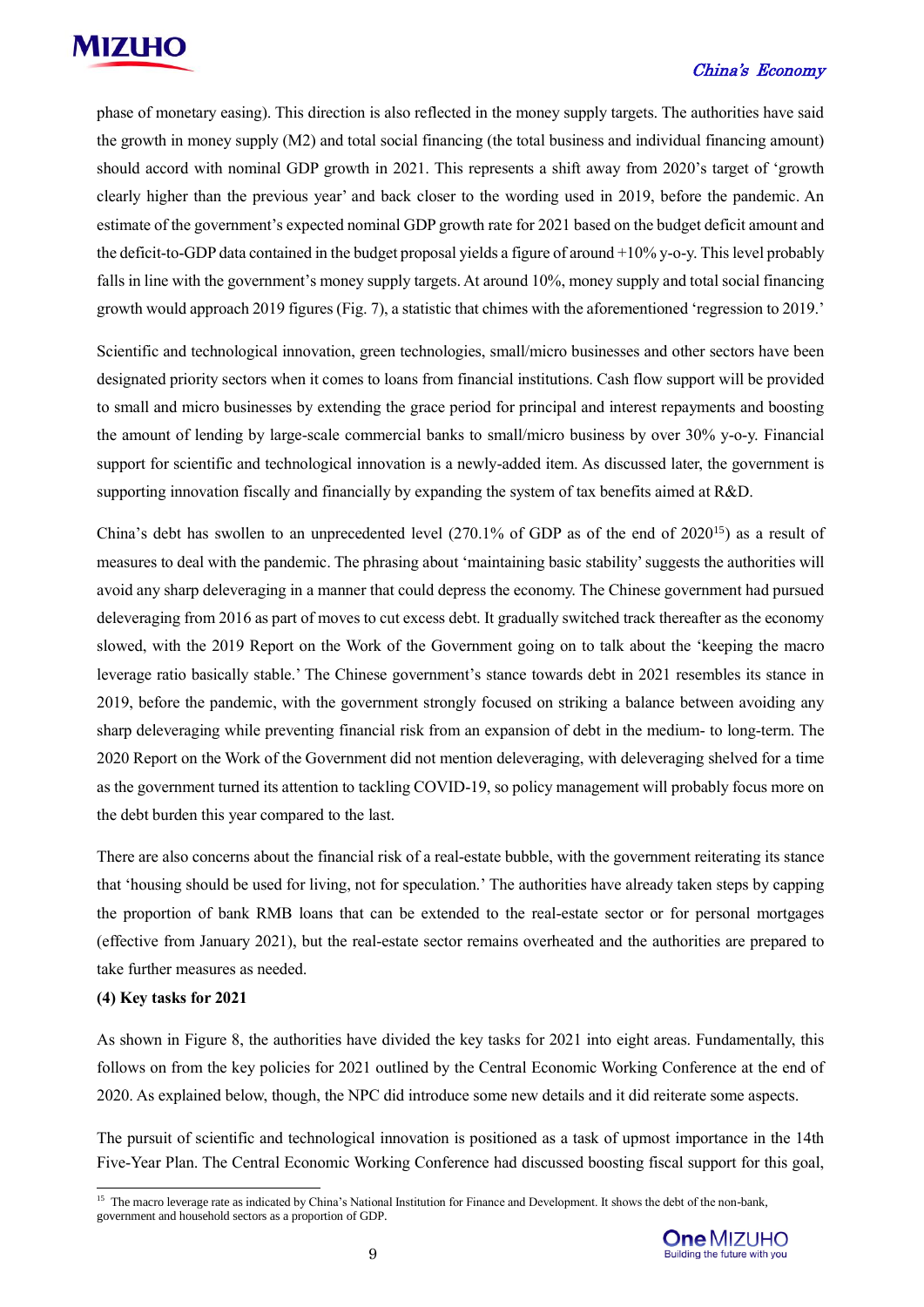

 $\overline{a}$ 

#### China's Economy

but the NPC set out some new concrete policies, namely 'increasing central government expenditures on basic research by 10.6% y-o-y' and 'expanding preferential tax treatments to encourage enterprises to increase R&D spending.'<sup>16</sup> The NPC also talked about planning and implementing the 'Sci-Tech Innovation 2030 Agenda,' a major long-term science and technology project announced in 2016 in the '13th Five-Year Plan's National Science and Technology Innovation Program.' The NPC reiterated that innovation would be accelerated in areas like AI, quantum communication/calculations, brain science, air and space travel, and deep-sea technologies as part of this agenda. This year's Report on the Work of the Government newly added a phrase about realizing major breakthroughs in key technologies 'just as a blacksmith in the past would spend years forging the perfect sword.' This reveals the intention to promote the development of China's own technology over the medium- to long-term in the face of prolonged frictions with the US, with the government set to pursue initiatives in this area from 2021.

As with innovation, the expansion of domestic demand is also a key plank of the 14th Five-Year Plan. The NPC outlined several policies in this area, such as (1) increasing personal incomes through multiple channels, (2) improving networks for the flow of goods and services, (3) encouraging increases spending on home appliances, automobiles, and other big-ticket items,<sup>17</sup> (4) promoting the consumption of services (healthcare, culture, tourism, and sports, etc.), (5) encouraging the development of new products and services, (6) promoting the integrated development of online and offline consumption, and (7) encouraging platform companies to reduce their service fees. Though these policies are more specific than those set out by the Central Economic Working Conference, they do not seem that novel when it comes to making expanded consumption the driver of future growth. As for investment, the NPC reiterated the commitment to the goals outlined by the Central Economic Working Conference, such as launching a number of major transportation, energy, and water conservancy infrastructure projects, investing in urbanization through the renovation of old urban residential communities, and developing information networks and other new types of infrastructure.

When it comes to shifting to an economy based around domestic demand, (1) 'increasing personal incomes' will have a vital role to play. As to how the government will go about increasing incomes, the NPC did not mention any details with regards to moves to 'stabilize and expand consumption' (Fig. 8, 4-(1)), but it did separately mention improving the employment-first policy, implementing the rural revitalization strategy, and improving living standards (Fig. 8, 1-(4), 5 and 8), so it seems the authorities will try to increase incomes by resolving structural household problems and boosting consumption.

Firstly, the NPC indicated it would continue to pursue last year's employment-first policy. This will include: offering fiscal and financial support to firms that do not cut jobs; cutting premiums on unemployment insurance and workers' compensation; continuing to expand vocational training; continuing to subsidize contributions to social insurance made by workers in flexible employment (temporary or seasonal workers, etc.); and abolishing residency permit requirements when people try to access social insurance. According to the contents of Premier Li Keqiang's press conference on the last day of the NPC, delivery drivers and other flexible workers form the lynchpins of new industries such as net shopping or delivery services, with this category already encompassing over 200 million people. Flexible workers have played an even more important role during the pandemic, with the government expanding support for this sector as it tries to boost incomes and improve the employment situation.

<sup>&</sup>lt;sup>17</sup> The Ministry of Commerce and 11 other departments jointly released a series of related policies at the start of 2021. These include the recommencement of a campaign to encourage automobile usage in rural areas, and subsidies to encourage consumers to buy low-carbon vehicles and green/smart appliances to replace their existing products. For details, see 'Report on Measures to Promote High-cost Consumption/Consumption in Key Areas and Rouse Latent Consumer Spending Potential in Rural Areas' (Mizuho China Policy Brief; February 17, 2021) by Lui Jiamin.



<sup>&</sup>lt;sup>16</sup> The tax deduction on corporate research and development costs will be raised from 75% at present to 100% for manufacturers. If they have not been included as intangible assets in current profits and losses, these costs can be deducted at 100% (it has been 75% up until now) when calculating taxable income.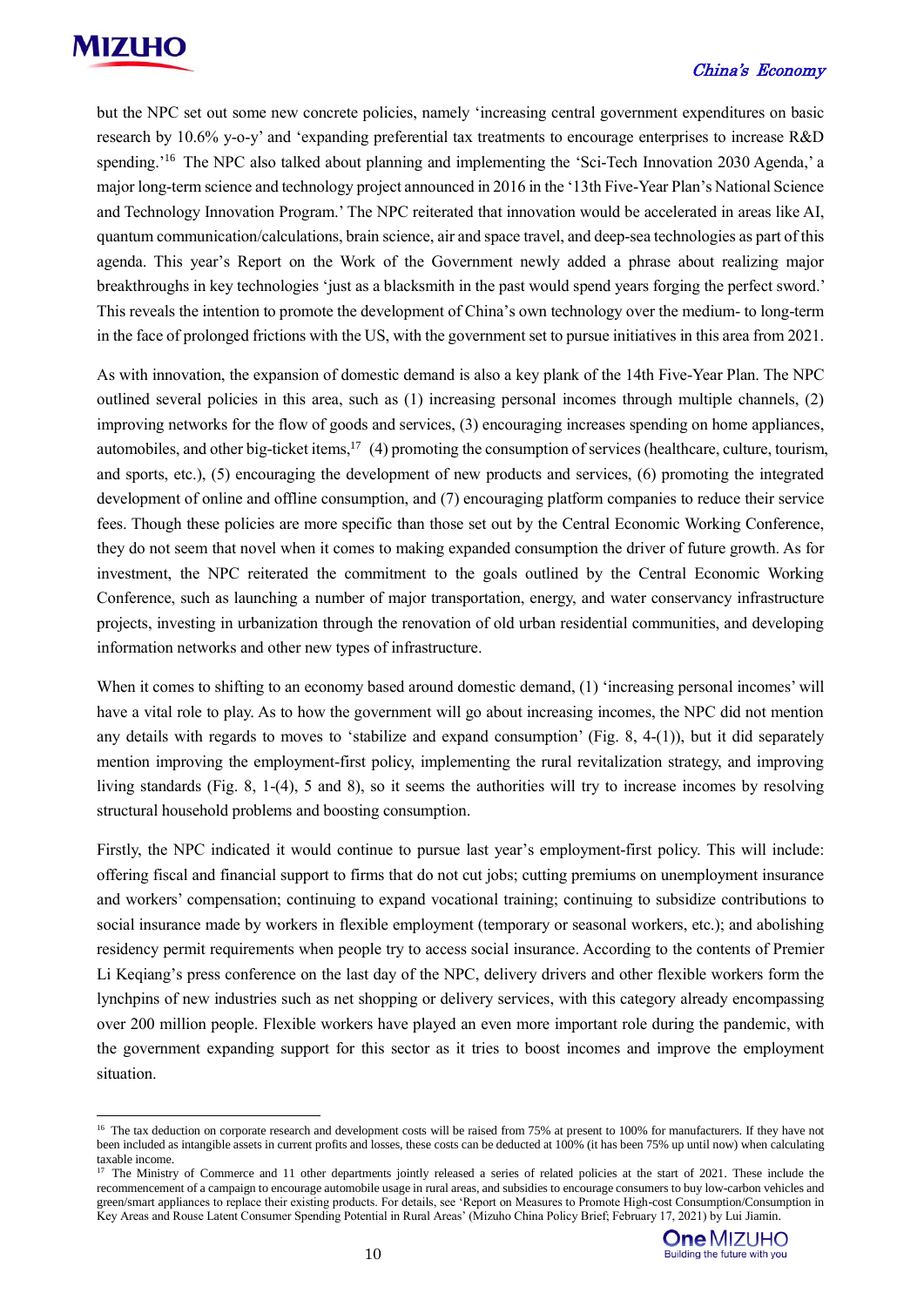

#### China's Economy

The focus on living standards in the14th Five-Year Plan is reflected in the NPC's policy measures for 2021, with the key task of 'improving living standards' featuring more sub-headings than any other key task. When it comes to specific policies in this area, the NPC mentioned: (1) developing a more equitable education system through the provision of better schooling for children of rural migrant workers in cities, etc.; (2) improving the healthcare system and cutting healthcare costs; (3) stabilizing house prices, cutting taxes and fees on rental housing, and addressing housing difficulties; (4) increasing the basic pension for retirees and the subsidies and living allowances for entitled groups while expanding coverage of unemployment insurance.

As for rural revitalization, the NPC established a five-year transition period for rural areas lifted out of poverty, with jobs promotion schemes, skills training and other assistance remaining in place during this time. China defines people as living in poverty if they earn less than RMB 2,300 a year (this was in 2010, with the equivalent figure around RMB 4,000<sup>18</sup>), while counties with per-capita incomes of less than RMB 2,300 defined as 'counties in poverty.' According to a government announcement, though there were 5.51 million people living in poverty and 52 'counties in poverty' as of March 2020, these figures had been reduced to zero by the end of 2020. Even after achieving the goal of eradicating poverty, the government will continue proving aid to ensure people don't slip back into poverty. It is also aiming to boost rural incomes and reduce the income divide between urban and rural areas.

Other noteworthy points include (1) stricter regulation for platform companies, (2) opening up, and (3) the environment.

As for point (1), the Central Economic Working Conference outlined measures to 'step up efforts against business monopolies and guard against unregulated expansion of capital' while ensuring that 'financial innovations are made under prudent regulation.' These goals were also covered under the key task of 'advancing reforms in key areas' (Fig. 8, 2). Both these targets encompass platform companies and they are consistent with moves to crack down on Alibaba at the end of 2020 on the grounds of monopolistic behavior,<sup>19</sup> for example.

With regards to (2) 'opening up,' the NPC reiterated the Central Economic Working Conference's statement that China would consider joining the Comprehensive and Progressive Agreement for Trans-Pacific Partnership (CPTPP). It also outlined plans to deepen economic cooperation structures by swiftly enacting/implementing the Asian Regional Comprehensive Economic Partnership (RCEP), concluding negotiations on an investment agreement with the EU, and accelerating FTA negotiations with Japan and South Korea, for example. Though the 2020 Report on the Work of the Government had mentioned a 'phase one trade agreement' with the US, there was no mention of this in the 2021 Report. However, there was new wording stating that China would 'promote the growth of mutually beneficial China-US business relations on the basis of equality and mutual respect.' With the US reviewing its China policy in the wake of President Biden's election, it seems Beijing was sending a message about the ongoing importance of its economic relations with the US.

As for (3) 'the environment,' the NPC followed the Central Economic Working Conference by adopting the goal of achieving peak carbon dioxide emissions by 2030. It also outlined measures to tackle atmospheric, river, sea and soil pollution while stepping up ecological conservation endeavors.

<sup>&</sup>lt;sup>19</sup> On November 10, 2020, the State Administration for Market Regulation (SAMR) announced it was soliciting public comments on the draft of its 'New Guidelines on Preventing Monopolistic Behavior by Platform Companies.' On February 2, 2021, the State Council's Anti-Monopoly Committee released the 'Anti-Monopoly Guidelines on the Platform Economy.' This sets out actions that would be classified as monopolistic behavior, such as demanding that a client does not use competing platforms or unfairly cutting prices in order to expand market share. The authorities have also cracked down on financial services provided by platform companies. They have strengthened the regulations governing internet micro-lending while banning major internet financial companies from taking deposits on behalf of banks in accordance with instructions from the authorities.



<sup>18</sup> State Council Information Office, '脱贫标准"一二三"不受疫情影响而改变 今年将开展脱贫攻坚普查' (March 12, 2020)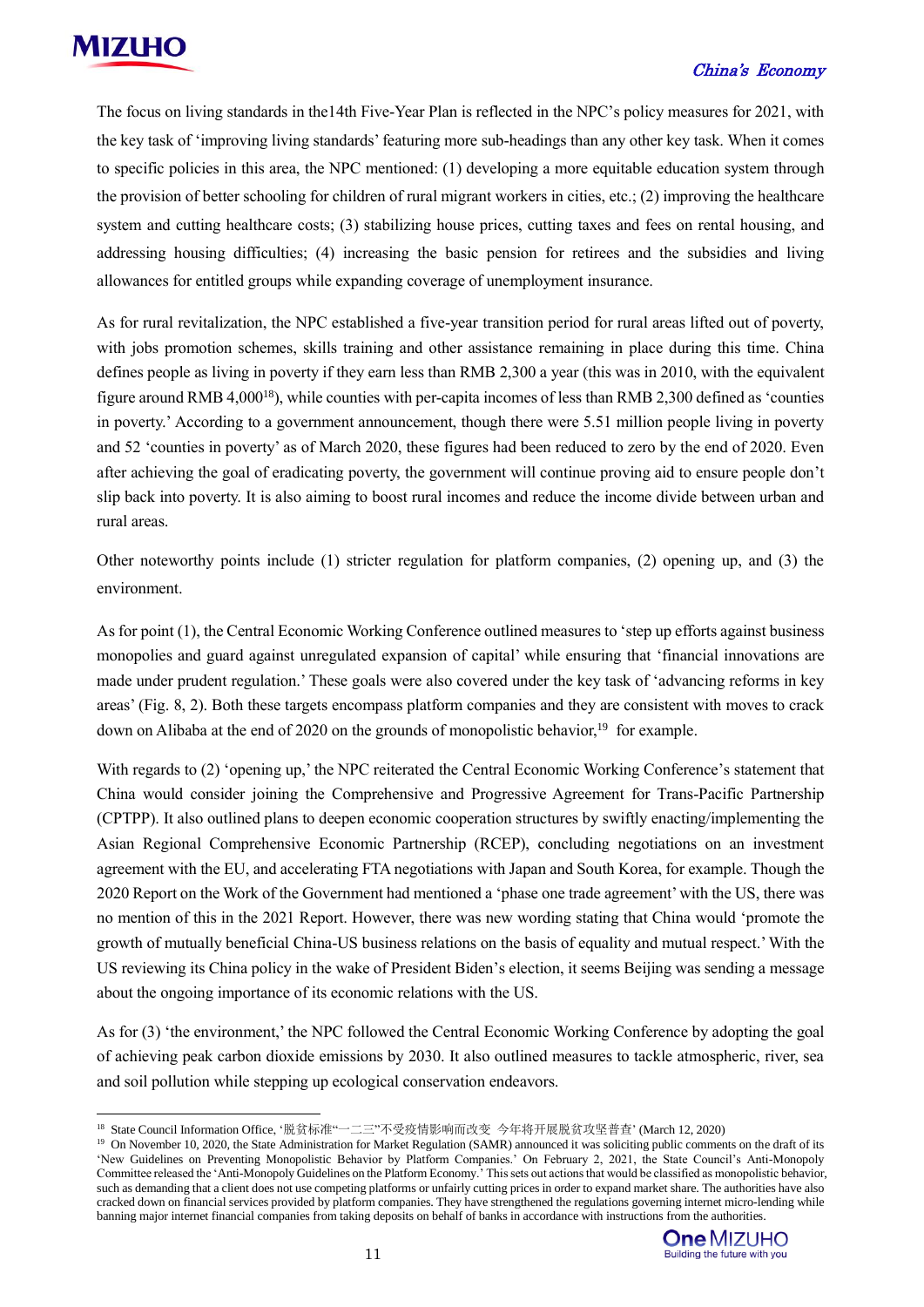

#### **Figure 8: Key tasks for 2021**

| 1. Ensuring the continuity, consistency, and sustainability of macro policies to keep major economic indicators |                                                                                                         |  |  |  |  |  |
|-----------------------------------------------------------------------------------------------------------------|---------------------------------------------------------------------------------------------------------|--|--|--|--|--|
| within an appropriate range                                                                                     |                                                                                                         |  |  |  |  |  |
|                                                                                                                 | A proactive fiscal policy<br>(1)                                                                        |  |  |  |  |  |
|                                                                                                                 | Implement and improve tax reduction policies<br>(2)                                                     |  |  |  |  |  |
|                                                                                                                 | A prudent monetary policy<br>(3)                                                                        |  |  |  |  |  |
|                                                                                                                 | Improve the employment-first policy to enhance its performance<br>(4)                                   |  |  |  |  |  |
|                                                                                                                 | 2. Advancing reforms in key areas and further energizing market entities                                |  |  |  |  |  |
| (1)                                                                                                             | Transform the functions of government                                                                   |  |  |  |  |  |
| (2)                                                                                                             | Reduce enterprises' production and operating costs through reform                                       |  |  |  |  |  |
| (3)                                                                                                             | Promote the common development of enterprises under diverse forms of ownership                          |  |  |  |  |  |
| (4)                                                                                                             | Deepen reforms of the fiscal, taxation, and financial systems                                           |  |  |  |  |  |
|                                                                                                                 | 3. Promoting high-quality development of the real economy through innovation and fostering new growth   |  |  |  |  |  |
| drivers                                                                                                         |                                                                                                         |  |  |  |  |  |
| (1)                                                                                                             | Raise our capacity for pursuing scientific and technological innovation                                 |  |  |  |  |  |
| (2)                                                                                                             | Leverage market forces to encourage enterprises to engage in innovation                                 |  |  |  |  |  |
| (3)                                                                                                             | Ensure the stable operation of industrial and supply chains and improve them                            |  |  |  |  |  |
|                                                                                                                 | 4. Expanding domestic demand as a strategic move and fully tapping the potential of the domestic market |  |  |  |  |  |
| (1)                                                                                                             | Stabilize and expand consumption                                                                        |  |  |  |  |  |
| (2)                                                                                                             | Expand effective investment                                                                             |  |  |  |  |  |
|                                                                                                                 | 5. Implementing the rural revitalization strategy across the board and promoting steady development of  |  |  |  |  |  |
|                                                                                                                 | agriculture and growth in rural incomes                                                                 |  |  |  |  |  |
| (1)                                                                                                             | Align efforts to consolidate and expand the achievements in poverty alleviation with efforts to         |  |  |  |  |  |
|                                                                                                                 | promote rural revitalization                                                                            |  |  |  |  |  |
| (2)                                                                                                             | Enhance our ability to ensure the supply of food and major agricultural products                        |  |  |  |  |  |
| (3)                                                                                                             | Take solid steps in advancing rural reform and development                                              |  |  |  |  |  |
|                                                                                                                 | 6. Pursuing high-standard opening up and promoting stable and improved performance in foreign trade and |  |  |  |  |  |
| investment                                                                                                      |                                                                                                         |  |  |  |  |  |
| (1)                                                                                                             | Promote steady growth of imports and exports                                                            |  |  |  |  |  |
| (2)                                                                                                             | Use foreign investment more effectively                                                                 |  |  |  |  |  |
| (3)                                                                                                             | Promote high-quality Belt and Road cooperation                                                          |  |  |  |  |  |
| (4)                                                                                                             | Deepen multilateral, bilateral, and regional economic cooperation                                       |  |  |  |  |  |
| 7. Enhancing pollution prevention and control and ecological conservation and promoting continuous              |                                                                                                         |  |  |  |  |  |
| environmental improvement                                                                                       |                                                                                                         |  |  |  |  |  |
| (1)                                                                                                             | Continue to intensify efforts to improve the environment                                                |  |  |  |  |  |
| (2)                                                                                                             | Take solid steps toward the goals of achieving peak carbon dioxide emissions and carbon neutrality      |  |  |  |  |  |
| 8. Improving living standards and steadily advancing social development                                         |                                                                                                         |  |  |  |  |  |
| (1)                                                                                                             | Develop more equitable and higher-quality education                                                     |  |  |  |  |  |
| (2)                                                                                                             | Improve the healthcare system                                                                           |  |  |  |  |  |
| (3)                                                                                                             | Strive to meet people's housing needs                                                                   |  |  |  |  |  |
| (4)                                                                                                             | Do more to meet people's basic living needs                                                             |  |  |  |  |  |
| (5)                                                                                                             | Better meet the intellectual and cultural needs of our people                                           |  |  |  |  |  |
| (6)                                                                                                             | Strengthen social governance and develop new ways to conduct it                                         |  |  |  |  |  |

Source: Prepared by MHRT based on Xinhua News Agency's '政府工作报告' (March 12, 2021)

#### **4. The decision to review Hong Kong's electoral system**

In addition to the aforementioned economic policies, the NPC adopted the 'Decision of the NPC on Improving the Electoral System of the Hong Kong Special Administrative Region.' This revises Hong Kong's system of elections for its Chief Executive and Legislative Council (parliament).

The Chinese authorities said the review was because 'the anti-China riots and turbulence that occurred in Hong Kong, including the anti-extradition bill movement in 2019, reveals that the existing electoral system in the Hong Kong SAR has clear loopholes and deficiencies.<sup>20</sup> It seems the authorities were particularly perturbed by

 20 '关于《全国人民代表大会关于完善香港特别行政区选举制度的决定(草案)》的说明' 新华网 (March 5, 2021)

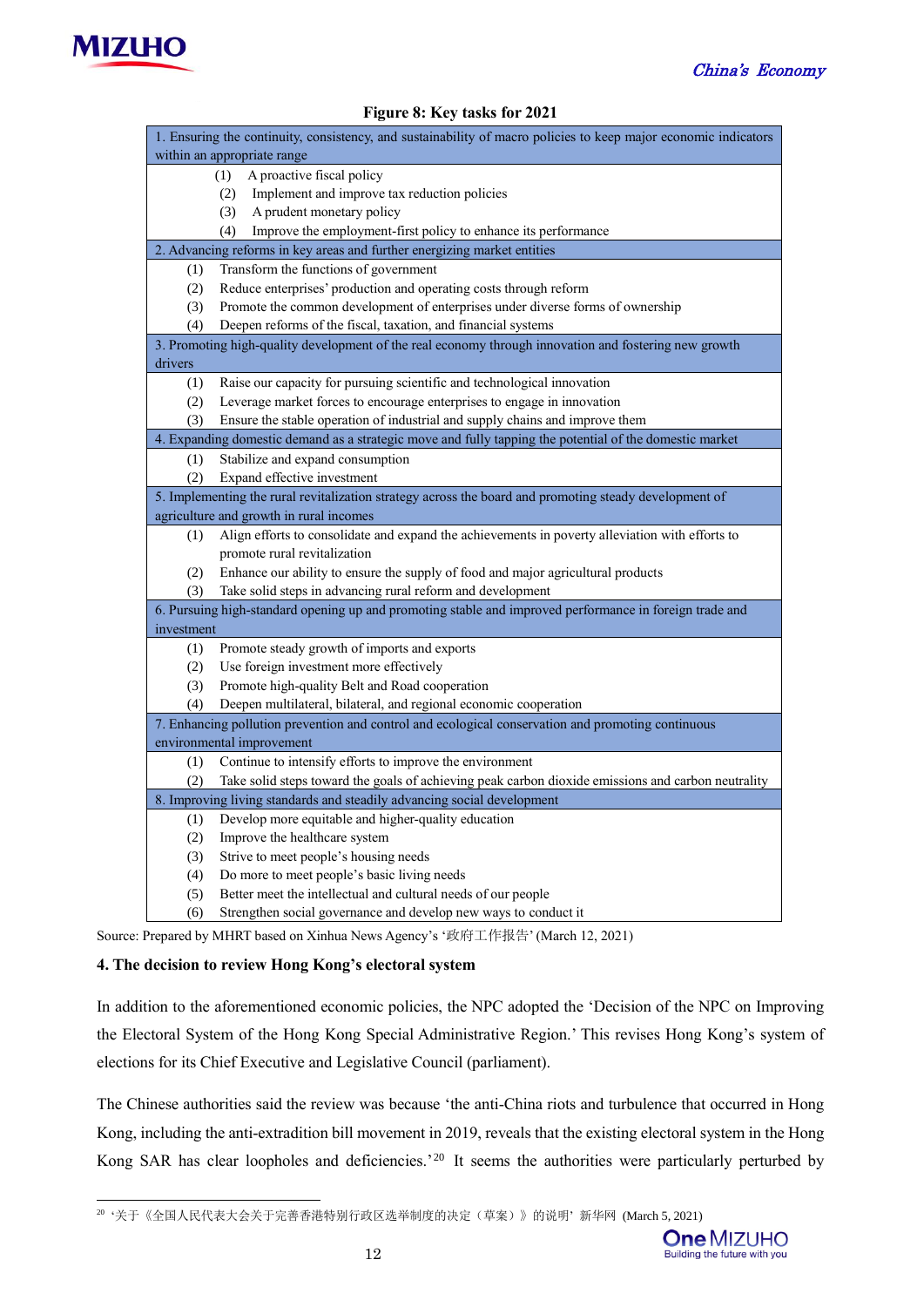primaries held independently by the pro-democrats (over July 11–12, 2020) to elect candidates for the upcoming Legislative Council election in September 2020. The pro-democrats leading the primaries had said that if the democratic faction won a majority of seats in the Legislative Council and then voted down the draft budget bill, it would be able to force through the resignation of the Chief Executive. It seems the Chinese authorities viewed this movement as an attempt by the pro-democrats to seize control of Hong Kong. <sup>21</sup> With Legislative Council elections looming in September 2021 (postponed from September 2020 due to COVID-19) and a Chief Executive election in March 2022, the Chinese authorities decided that now was the time to step in to ensure 'patriots administer Hong Kong.'

The details of the review are outlined in Figure 9. There were basically four major revisions: (1) membership of the Election Committee (the body that elects the Chief Executive) will be expanded to include more pro-Beijing members, (2) some seats in the Legislative Council (parliament) will be indirectly elected by the Election Committee, (3) Legislative Council candidates will need nominations from the Election Committee, and (4) a review committee will be newly established to review the qualifications of candidates for elections. The expanded role of the Election Committee will enable Beijing to make its presence felt more in elections for the Chief Executive and Legislative Council. As for (4), the qualifications of candidates will need to conform with the 'Law on Safeguarding National Security in the Hong Kong SAR,' a move that seems aimed at removing all prodemocrats at the candidacy stage.

From here on, after deciding on the details regarding the composition of the Election Committee and Legislative Council, the Standing Committee of the NPC will amend the Annexes to the Basic Law (the legislation that determines the procedures for Chief Executive and Legislative Council elections), with the Hong Kong government then amending relevant local laws accordingly. Hong Kong's current Chief Executive Carrie Lam has indicated she wants to fast track these procedures, with some reports saying the new system will be in place by May 2021. 22

The aforementioned revisions to the electoral system are broadly in line with expectations and reports. At this moment in time, they have not led to any demonstrations or market disturbances in Hong Kong. Going forward, this could prove a source of friction between China and the new Biden administration in the US given the latter's focus on human rights and democracy. When the US and China held their first top-level talks under the new Biden administration (March 18–19, US time), it seems the two sides did indeed clash, with the US outlining its concerns about human rights and democracy, including in Hong Kong, for example, and Beijing accusing the US of meddling in China's domestic affairs. A lot will depend on the actual details of the reforms and how they are actually put into practice, but there are probably many companies thinking about relocating or many individuals thinking about leaving over the medium-to long-term on these concerns about intensified US/China frictions and the decline of democracy in Hong Kong, so the situation will still require monitoring from here on.

| Figure 9: Revisions to Hong Kong's electoral system |  |  |
|-----------------------------------------------------|--|--|
|                                                     |  |  |

|         | Chief Executive election                      | Legislative Council (parliamentary) election |  |  |  |
|---------|-----------------------------------------------|----------------------------------------------|--|--|--|
| Current | The Chief Executive is elected by an Election | There are 70 seats on the                    |  |  |  |
| system  | Committee with 1.200 members                  | Legislative Council                          |  |  |  |

<sup>21</sup> In fact, on January 6, 2021, it was announced that 53 pro-democrats involved in the primaries had been arrested under the 'Law on Safeguarding National Security in the Hong Kong SAR' for attempting to seize control of the legislature.

 $\overline{a}$ 



<sup>22</sup> 'Lam vows to fast-track laws for polls revamp,' *South China Morning Post*, March 17, 2021.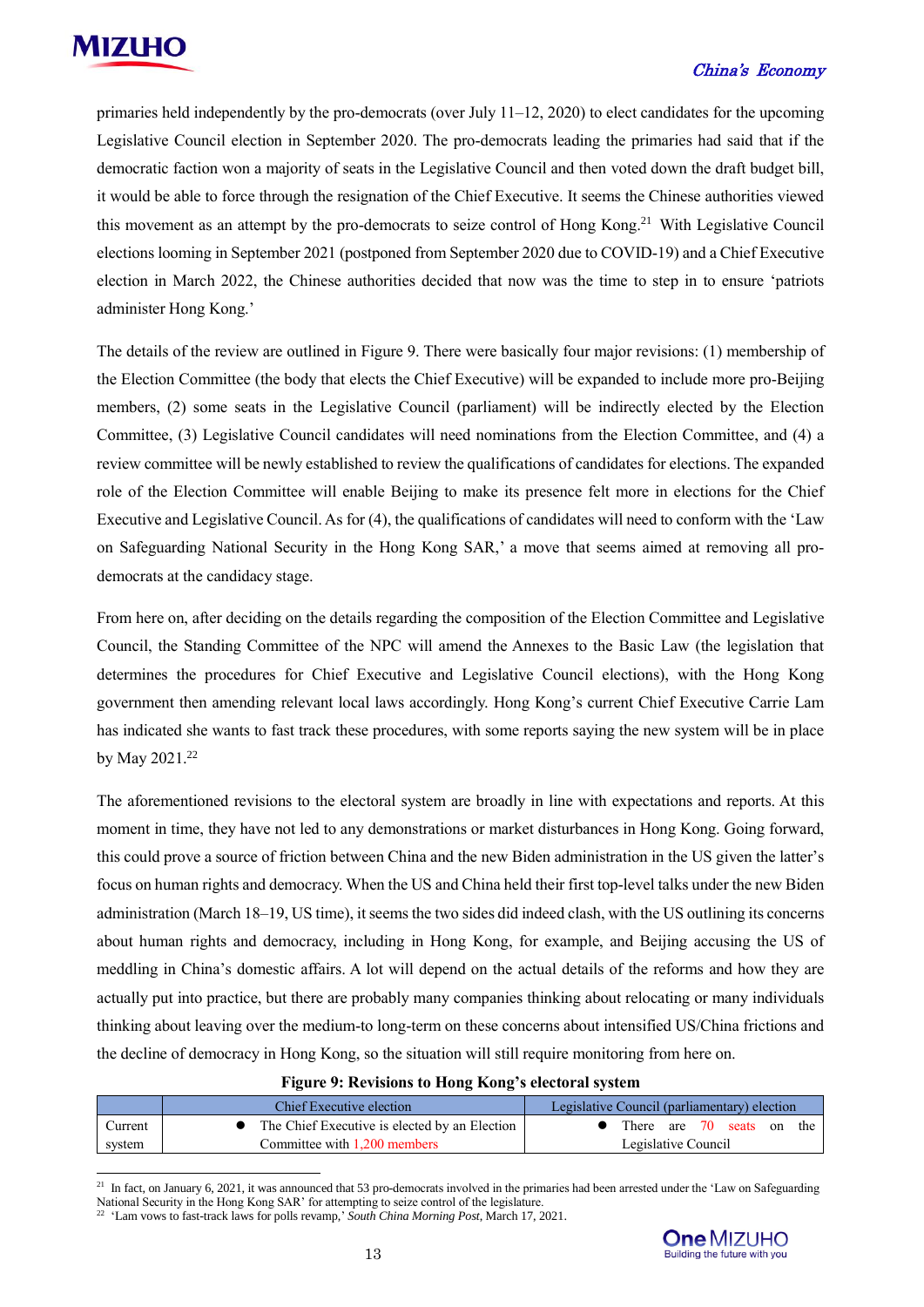

|                   | (1)<br>(2)<br>(3)<br>(4) | The Election Committee comprises 300<br>electors from each of the following 4 sectors:<br>Industry, commerce and finance<br>The professions<br>Labor, social services, religious and other sectors<br>Legislative Council members, representatives of<br>district organizations, Hong Kong deputies to the<br>NPC, and Hong Kong members of the National<br>Committee of the Chinese People's Political<br><b>Consultative Conference</b><br>Candidates can stand for selection after<br>$\bullet$<br>obtaining at least 150 nominations from<br>members of the Election Committee<br>Candidates are elected by a majority of<br>$\bullet$<br><b>Election Committee votes</b>                                                                                                                                                                                                                                                                                                                                            |                   | The breakdown is as follows:<br>$\bullet$<br>Elected<br>functional<br>(1)<br>by<br>constituencies (35 seats)<br>Directly elected (35 seats)<br>(2)                                                                                                                                                                                                                                                                                |
|-------------------|--------------------------|--------------------------------------------------------------------------------------------------------------------------------------------------------------------------------------------------------------------------------------------------------------------------------------------------------------------------------------------------------------------------------------------------------------------------------------------------------------------------------------------------------------------------------------------------------------------------------------------------------------------------------------------------------------------------------------------------------------------------------------------------------------------------------------------------------------------------------------------------------------------------------------------------------------------------------------------------------------------------------------------------------------------------|-------------------|-----------------------------------------------------------------------------------------------------------------------------------------------------------------------------------------------------------------------------------------------------------------------------------------------------------------------------------------------------------------------------------------------------------------------------------|
| After<br>revision |                          | The Election Committee has been expanded to<br>$\bullet$<br>1,500 members<br>The Election Committee comprises electors<br>$\bullet$<br>from each of the following 5 sectors (though<br>the details have not been announced, reports<br>say each sector will send 300 electors)<br>Industry, commerce and finance<br>(1)<br>The professions<br>(2)<br>Labor, social services, religious and other<br>(3)<br>sectors<br>Legislative<br>Council<br>members<br>(4)<br>and<br>representatives of district organizations<br>Hong Kong deputies to the NPC, Hong Kong<br>(5)<br>members of the National Committee of the<br>Chinese People's Political Consultative<br>Conference, representatives of Hong Kong<br>members of related national organizations<br>Candidates can stand for selection after<br>obtaining at least 188 nominations from<br>members of the Election Committee and at<br>least 15 nominations from each of the five<br>sectors<br>Candidates are elected by a majority of<br>Election Committee votes | (1)<br>(2)<br>(3) | There are 90 seats<br>$\bullet$<br>on the<br>Legislative Council<br>The breakdown is as follows (the<br>details have not been released, but<br>reports say $(3)$ will have the most<br>seats):<br>Elected by functional constituencies<br>Directly elected<br>Indirectly elected by the Election<br>Committee<br>Legislative Council candidates will<br>$\bullet$<br>need nominations<br>from<br>the<br><b>Election Committee</b> |
|                   |                          | A review committee will be established to review and confirm the qualifications of candidates for the<br>$\bullet$<br>Chief Executive, Legislative Council and Election Committee. The qualifications of candidates<br>should conform with the 'Law on Safeguarding National Security in the Hong Kong SAR'                                                                                                                                                                                                                                                                                                                                                                                                                                                                                                                                                                                                                                                                                                              |                   |                                                                                                                                                                                                                                                                                                                                                                                                                                   |

Source: Prepared by MHRT based on Xinhua News Agency's '全国人民代表大会关于完善香港特别行政区选举制度的决定' (March 11, 2021)